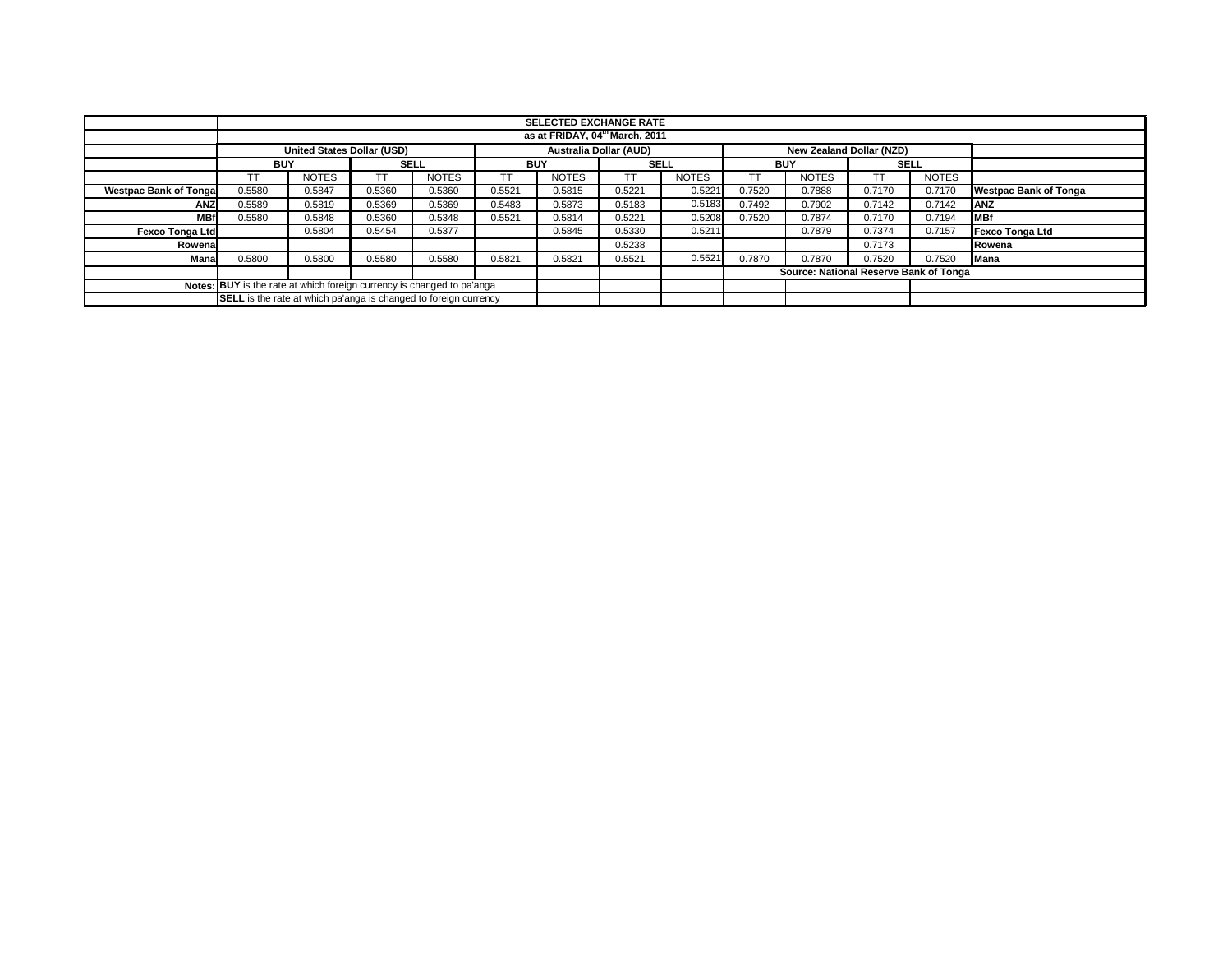|                              |                                                                                  |                                            |             |              |            | <b>SELECTED EXCHANGE RATE</b> |             |              |                                        |              |             |              |                              |
|------------------------------|----------------------------------------------------------------------------------|--------------------------------------------|-------------|--------------|------------|-------------------------------|-------------|--------------|----------------------------------------|--------------|-------------|--------------|------------------------------|
|                              |                                                                                  | as at FRIDAY, 11 <sup>th</sup> March, 2011 |             |              |            |                               |             |              |                                        |              |             |              |                              |
|                              | United States Dollar (USD)<br>New Zealand Dollar (NZD)<br>Australia Dollar (AUD) |                                            |             |              |            |                               |             |              |                                        |              |             |              |                              |
|                              | <b>BUY</b>                                                                       |                                            | <b>SELL</b> |              | <b>BUY</b> |                               | <b>SELL</b> |              | <b>BUY</b>                             |              | <b>SELL</b> |              |                              |
|                              | ТT                                                                               | <b>NOTES</b>                               |             | <b>NOTES</b> | <b>TT</b>  | <b>NOTES</b>                  |             | <b>NOTES</b> |                                        | <b>NOTES</b> |             | <b>NOTES</b> |                              |
| <b>Westpac Bank of Tonga</b> | 0.5542                                                                           | 0.5806                                     | 0.5322      | 0.5322       | 0.5552     | 0.5849                        | 0.5252      | 0.5252       | 0.7520                                 | 0.7888       | 0.7170      | 0.7170       | <b>Westpac Bank of Tonga</b> |
| ANZ                          | 0.5550                                                                           | 0.5780                                     | 0.5330      | 0.5330       | 0.5515     | 0.5905                        | 0.5215      | 0.5215       | 0.7495                                 | 0.7905       | 0.7145      | 0.7145       | <b>ANZ</b>                   |
| <b>MBf</b>                   | 0.5542                                                                           | 0.5814                                     | 0.5322      | 0.5319       | 0.5552     | 0.5848                        | 0.5252      | 0.5263       | 0.7520                                 | 0.7874       | 0.7170      | 0.7194       | <b>MBf</b>                   |
| <b>Fexco Tonga Ltd</b>       |                                                                                  | 0.5763                                     | 0.5434      | 0.5340       |            | 0.5878                        | 0.5374      | 0.5241       |                                        | 0.7882       | 0.7385      | 0.7159       | <b>Fexco Tonga Ltd</b>       |
| Rowenal                      |                                                                                  |                                            |             |              |            |                               | 0.5238      |              |                                        |              | 0.7173      |              | Rowena                       |
| Mana                         | 0.5762                                                                           | 0.5762                                     | 0.5542      | 0.5542       | 0.5852     | 0.5852                        | 0.5552      | 0.5552       | 0.7870                                 | 0.7870       | 0.7520      | 0.7520       | Mana                         |
|                              |                                                                                  |                                            |             |              |            |                               |             |              | Source: National Reserve Bank of Tonga |              |             |              |                              |
|                              | Notes: BUY is the rate at which foreign currency is changed to pa'anga           |                                            |             |              |            |                               |             |              |                                        |              |             |              |                              |
|                              | SELL is the rate at which pa'anga is changed to foreign currency                 |                                            |             |              |            |                               |             |              |                                        |              |             |              |                              |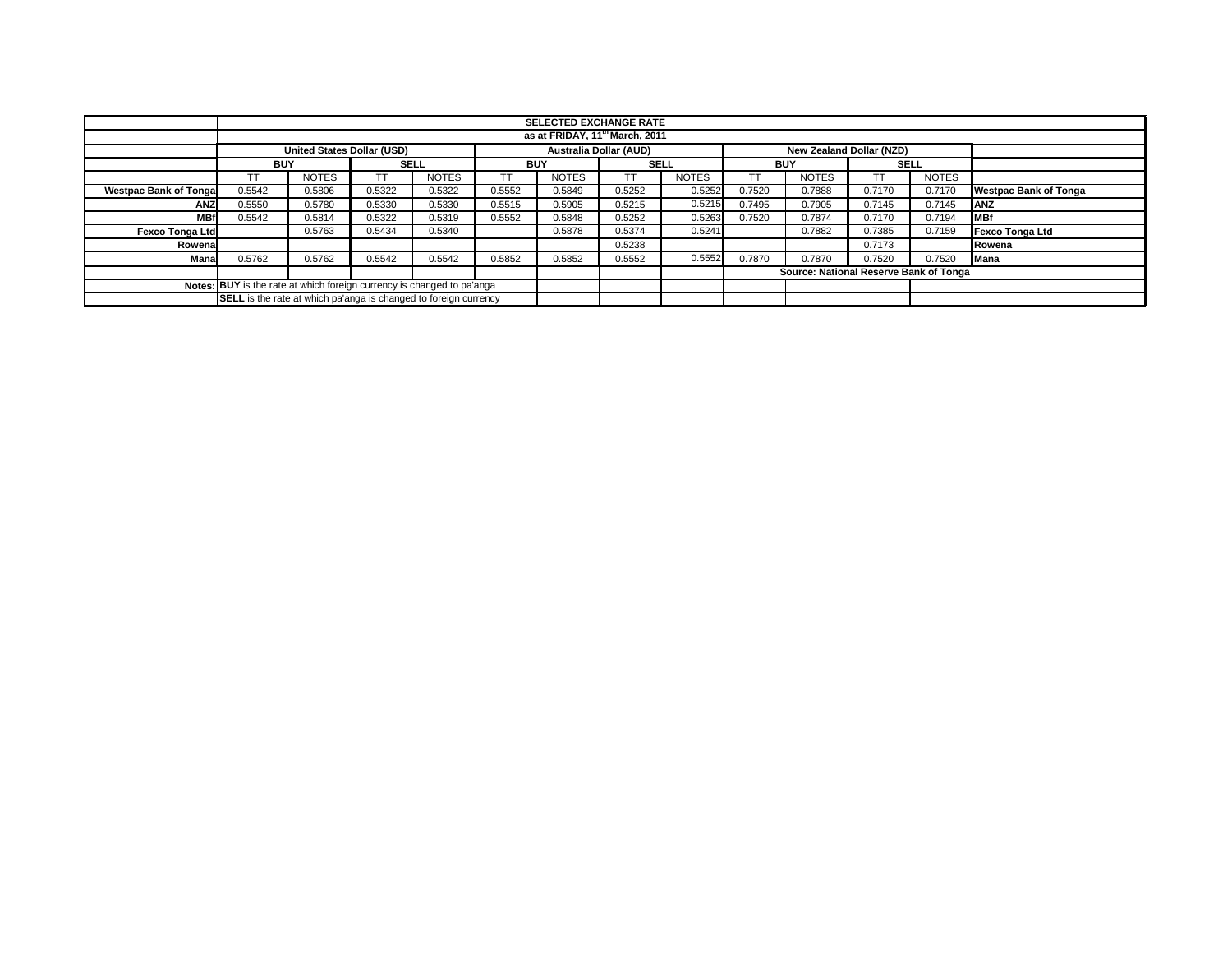|                              |                                                                                                                                            |              |             |              |            | <b>SELECTED EXCHANGE RATE</b> |             |              |                                        |                          |             |              |                              |
|------------------------------|--------------------------------------------------------------------------------------------------------------------------------------------|--------------|-------------|--------------|------------|-------------------------------|-------------|--------------|----------------------------------------|--------------------------|-------------|--------------|------------------------------|
|                              | as at FRIDAY, 18th March, 2011                                                                                                             |              |             |              |            |                               |             |              |                                        |                          |             |              |                              |
|                              | United States Dollar (USD)                                                                                                                 |              |             |              |            | Australia Dollar (AUD)        |             |              |                                        | New Zealand Dollar (NZD) |             |              |                              |
|                              | <b>BUY</b>                                                                                                                                 |              | <b>SELL</b> |              | <b>BUY</b> |                               | <b>SELL</b> |              | <b>BUY</b>                             |                          | <b>SELL</b> |              |                              |
|                              | ТT                                                                                                                                         | <b>NOTES</b> |             | <b>NOTES</b> | <b>TT</b>  | <b>NOTES</b>                  | TI          | <b>NOTES</b> |                                        | <b>NOTES</b>             |             | <b>NOTES</b> |                              |
| <b>Westpac Bank of Tonga</b> | 0.5511                                                                                                                                     | 0.5772       | 0.5291      | 0.5291       | 0.5632     | 0.5939                        | 0.5332      | 0.5332       | 0.7644                                 | 0.8025                   | 0.7294      | 0.7294       | <b>Westpac Bank of Tonga</b> |
| ANZ                          | 0.5518                                                                                                                                     | 0.5748       | 0.5298      | 0.5298       | 0.5596     | 0.5986                        | 0.5296      | 0.5296       | 0.7610                                 | 0.8020                   | 0.7260      | 0.7260       | <b>ANZ</b>                   |
| <b>MBf</b>                   | 0.5511                                                                                                                                     | 0.5780       | 0.5291      | 0.5291       | 0.5632     | 0.5952                        | 0.5332      | 0.5319       | 0.7644                                 | 0.8000                   | 0.7294      | 0.7299       | <b>MBf</b>                   |
| <b>Fexco Tonga Ltd</b>       |                                                                                                                                            | 0.5730       | 0.5387      | 0.5309       |            | 0.5965                        | 0.5441      | 0.5318       |                                        | 0.8003                   | 0.7493      | 0.7269       | <b>Fexco Tonga Ltd</b>       |
| Melie Mei Langi              |                                                                                                                                            | 0.5848       | 0.5291      |              |            | 0.6024                        | 0.5319      |              |                                        | 0.8130                   | 0.7299      |              | Melie Mei Langi              |
| Mana                         | 0.5731                                                                                                                                     | 0.5731       | 0.5511      | 0.5511       | 0.5932     | 0.5932                        | 0.5632      | 0.5632       | 0.7994                                 | 0.7994                   | 0.7644      | 0.7644       | Mana                         |
|                              |                                                                                                                                            |              |             |              |            |                               |             |              | Source: National Reserve Bank of Tonga |                          |             |              |                              |
|                              |                                                                                                                                            |              |             |              |            |                               |             |              |                                        |                          |             |              |                              |
|                              | Notes: BUY is the rate at which foreign currency is changed to pa'anga<br>SELL is the rate at which pa'anga is changed to foreign currency |              |             |              |            |                               |             |              |                                        |                          |             |              |                              |